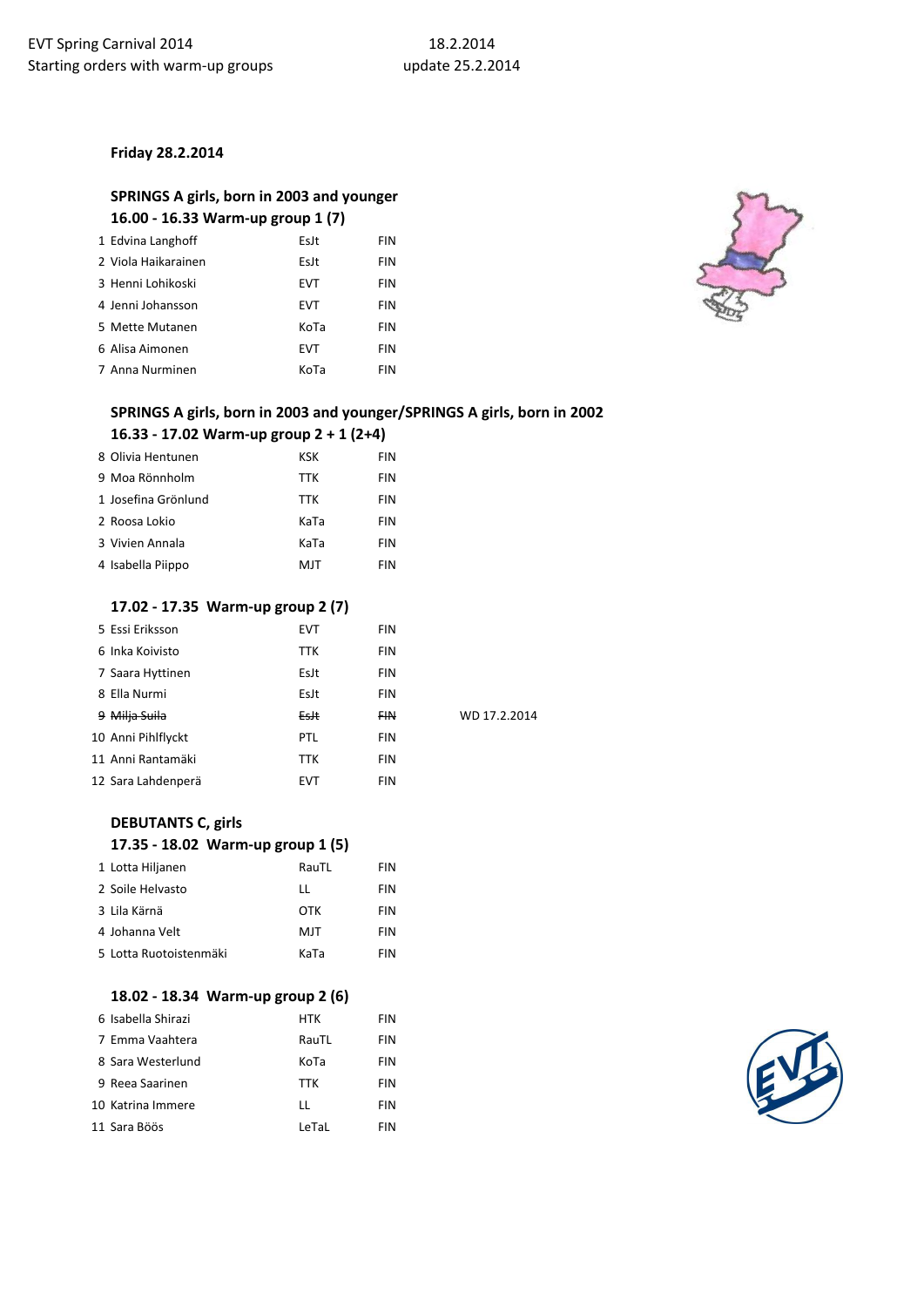## **18.34 - 18.54 Ice re-surfacing 20 min**

## **NOVICE C, girls 18.55 - 19.36 Warm-up group 1 (8)**

| 1 Petra Riikonen      | NTL        | FIN        |
|-----------------------|------------|------------|
| 2 Karoliina Uusitalo  | NTL        | <b>FIN</b> |
| 3 Emilia Kettunen     | <b>HTK</b> | <b>FIN</b> |
| 4 Inka Vesioja        | MTK        | <b>FIN</b> |
| 5 Jenny-Rosa Mattila  | <b>HTK</b> | <b>FIN</b> |
| 6 Hanna-Maria Rutanen | <b>OTK</b> | FIN        |
| 7 Riina Mykkänen      | <b>HTK</b> | FIN        |
| 8 Katri Kemppinen     | MTK        | FIN        |



## **JUNIOR C, ladies**

## **19.36 - 20.03 Warm-up group 1 (5)**

| 1 Julia Mäenpää   | Varala-Tiimi | <b>FIN</b> |
|-------------------|--------------|------------|
| 2 Juuli Leppänen  | OTK          | <b>FIN</b> |
| 3 Nona Linnanmäki | OTK          | <b>FIN</b> |
| 4 Vera Vähätalo   | OTK          | <b>FIN</b> |
| 5 Tuuli Kärjä     | LeTaL        | <b>FIN</b> |

### **20.03 - 20.35 Warm-up group 2 (5)**

| 6 Ella Holopainen             | ОТК              | <b>FIN</b> |              |
|-------------------------------|------------------|------------|--------------|
| 7 Selina Winsten              | NTL              | <b>FIN</b> |              |
| 8 Reeta Kotamäki              | Varala-Tiimi     | FIN        |              |
| 9 Sofia Salo                  | RauTL            | <b>FIN</b> |              |
| 10 Suvi Ojala                 | NTL              | <b>FIN</b> |              |
| . <del>Camilla Wendelin</del> | <del>RauTl</del> | <b>FIN</b> | WD 25.2.2014 |

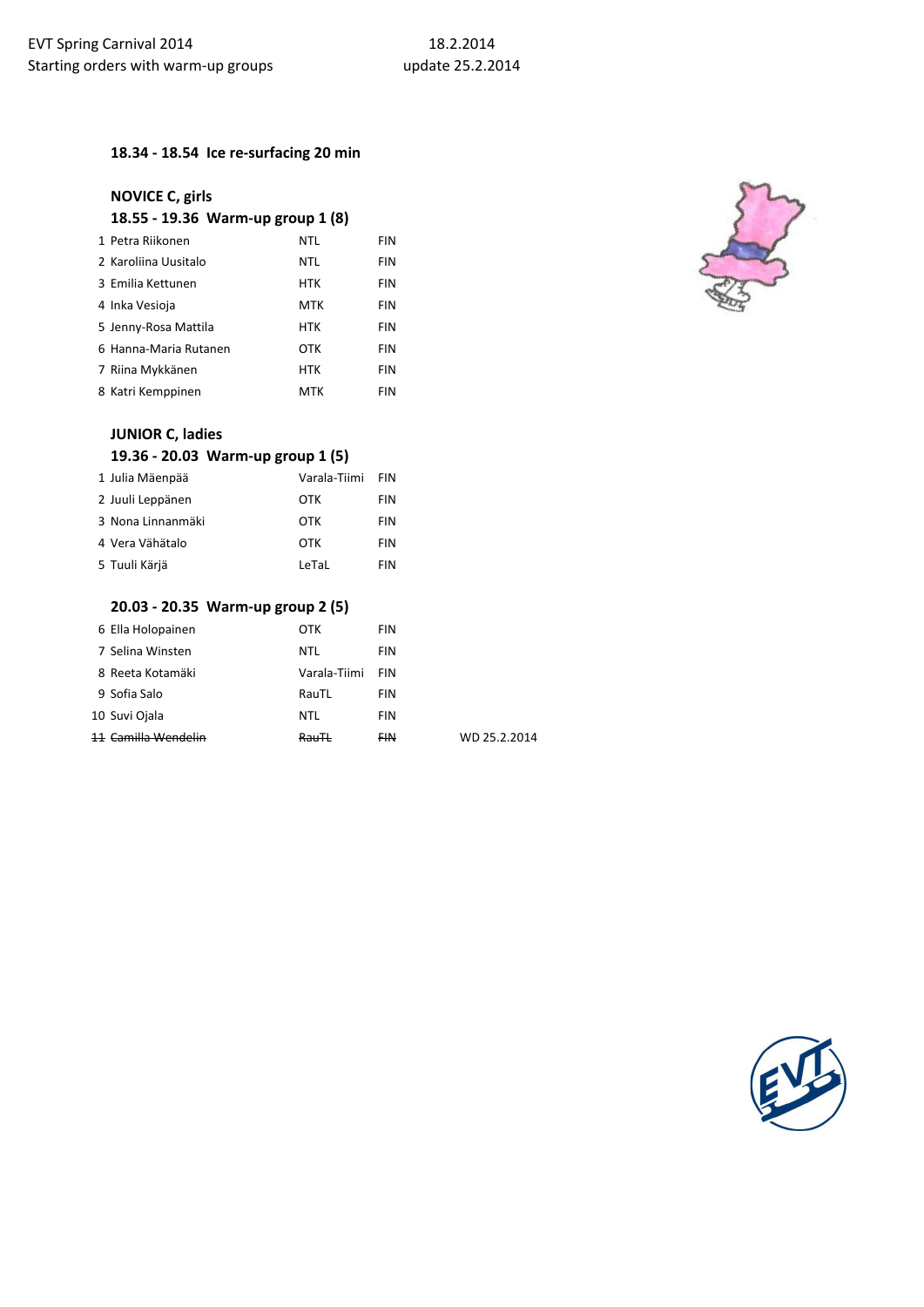#### **Saturday 1.3.2014**

## **CUBS girls, born in 2006 and younger 8.00 - 8.36 Warm-up group 1 (8)**

| 1 Anna Bergström     | <b>HTK</b> | FIN        |
|----------------------|------------|------------|
| 2 Heidy Mari Ainjärv | EsJt       | FIN        |
| 3 Maria Oikari       | KaTa       | <b>FIN</b> |
| 4 Yulia Fedorova     | KaTa       | FIN        |
| 5 Eevi Kankaanranta  | EsJt       | FIN        |
| 6 Olivia Vilos       | <b>HTK</b> | FIN        |
| 7 Anni Erkama        | <b>ETK</b> | FIN        |
| 8 Meri Fagerlund     | ETK        | FIN        |

# **CUBS girls, born in 2005**

## **8.36 - 9.04 Warm-up group 1 (6)**

| 1 Unna Putaala       | <b>HTK</b>       | <b>FIN</b> |
|----------------------|------------------|------------|
| 2 Victoria Lass      | <b>FSC GLISS</b> | <b>EST</b> |
| 3 Ellen Hannula      | RauTL            | <b>FIN</b> |
| 4 Alexandra Björkbom | ETK              | <b>FIN</b> |
| 5 Ria Päivölä        | EsJt             | <b>FIN</b> |
| 6 Ranja Salama       | OTK              | <b>FIN</b> |

#### **9.04 - 9.36 Warm-up group 2 (7)**

| 7 Melinda Gyran      | JTL        | <b>FIN</b> |
|----------------------|------------|------------|
| 8 Johanna Vasarainen | OTK        | <b>FIN</b> |
| 9 Cecilia Wächter    | JTL        | FIN        |
| 10 Kia Gynther       | EsJt       | <b>FIN</b> |
| 11 Greta Laukala     | <b>EVT</b> | <b>FIN</b> |
| 12 Oona Kauppinen    | <b>KSK</b> | <b>FIN</b> |
| 13 Mila Miettinen    | JTL        | <b>FIN</b> |
|                      |            |            |

#### **9.36 - 10.08 Warm-up group 3 (7)**

| 14 Alicia Franck    | <b>ETK</b> | FIN        |
|---------------------|------------|------------|
| 15 Anniina Rahunen  | KaTa       | <b>FIN</b> |
| 16 Nella Vierikko   | PTL        | <b>FIN</b> |
| 17 Penni Passi      | <b>HTK</b> | <b>FIN</b> |
| 18 Martta Suotula   | <b>ETK</b> | <b>FIN</b> |
| 19 Jessica Vuorinen | EsJt       | <b>FIN</b> |
| 20 My Stolt         | PTL        | <b>FIN</b> |



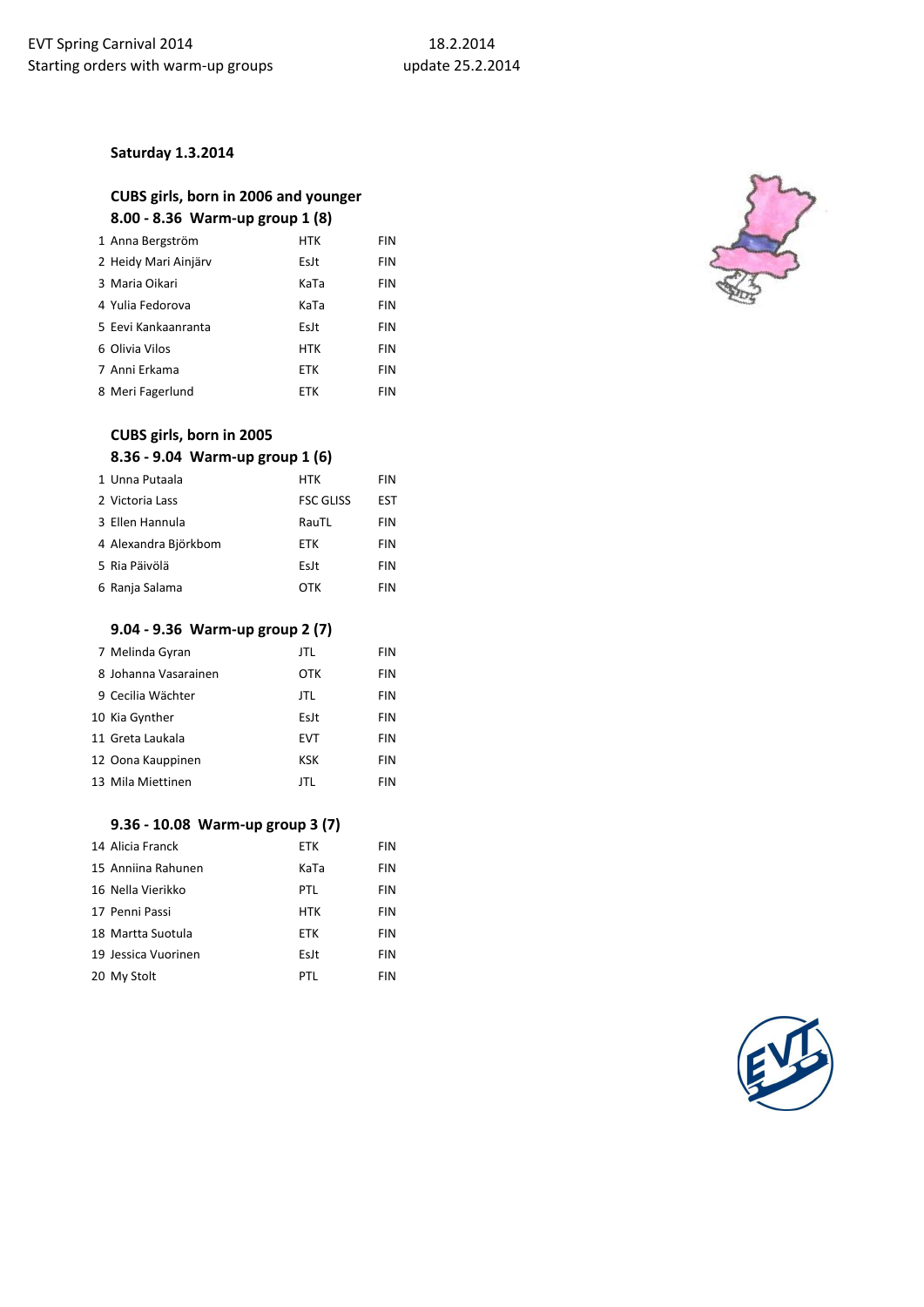## **10.08 - 10.40 Warm-up group 4 (7)**

| 21 Kamilah Qureshi   | <b>HTK</b>       | <b>FIN</b> |
|----------------------|------------------|------------|
| 22 Saga Höijer       | EsJt             | <b>FIN</b> |
| 23 Lumia Taipale     | OTK              | <b>FIN</b> |
| 24 Edith Mattila     | <b>ETK</b>       | <b>FIN</b> |
| 25 Aada Tarvainen    | KaTa             | <b>FIN</b> |
| 26 Melissa Espenberg | <b>FSC GLISS</b> | <b>EST</b> |
| 27 Matilda Hyytinen  | HTK              | <b>FIN</b> |

#### **10.40 - 11.00 Ice re-surfacing 20 min**

| CUBS girls, born in 2004          |                  |            |
|-----------------------------------|------------------|------------|
| 11.00 - 11.32 Warm-up group 1 (7) |                  |            |
| 1 lida Niemi                      | RauTL            | <b>FIN</b> |
| 2 Milja Norrena                   | EsJt             | <b>FIN</b> |
| 3 Ella Kuivala                    | MJT              | <b>FIN</b> |
| 4 Aura Friman                     | KaTa             | <b>FIN</b> |
| 5 Elena Väänänen                  | EsJt             | <b>FIN</b> |
| 6 Sina Honka-Aho                  | <b>HTK</b>       | <b>FIN</b> |
| 7 Emily Minakova                  | <b>FSC GLISS</b> | EST        |

#### **11.32 - 12.04 Warm-up group 2 (7)**

| 8 Minttu Kylliäinen   | MTK        | FIN |
|-----------------------|------------|-----|
| 9 Isabel Haavisto     | <b>TTK</b> | FIN |
| 10 Frida Lindvall     | <b>EVT</b> | FIN |
| 11 Roosa Liljander    | KTL        | FIN |
| 12 Aada Nurminen      | <b>KTL</b> | FIN |
| 13 Emma Tynjä         | HTK        | FIN |
| 14 Siiri-Lotta Ahonen | <b>TTK</b> | FIN |

## **12.04 - 12.40 Warm-up group 3 (8)**

| 15 Karin Söyri              | OTK        | FIN        |
|-----------------------------|------------|------------|
| 16 Hertta Niemeläinen       | <b>KSK</b> | <b>FIN</b> |
| 17 Olivia Sandberg          | <b>MTK</b> | <b>FIN</b> |
| 18 Hanna Toivanen           | <b>EVT</b> | <b>FIN</b> |
| 19 Annika Tulokas           | JTL        | <b>FIN</b> |
| 20 Vilmiina Saastamoinen    | <b>MTK</b> | <b>FIN</b> |
| 21 Ira Laine                | <b>HTK</b> | <b>FIN</b> |
| <del>20 Tessa Oinonen</del> |            | F₩         |

WD 25.2.2014



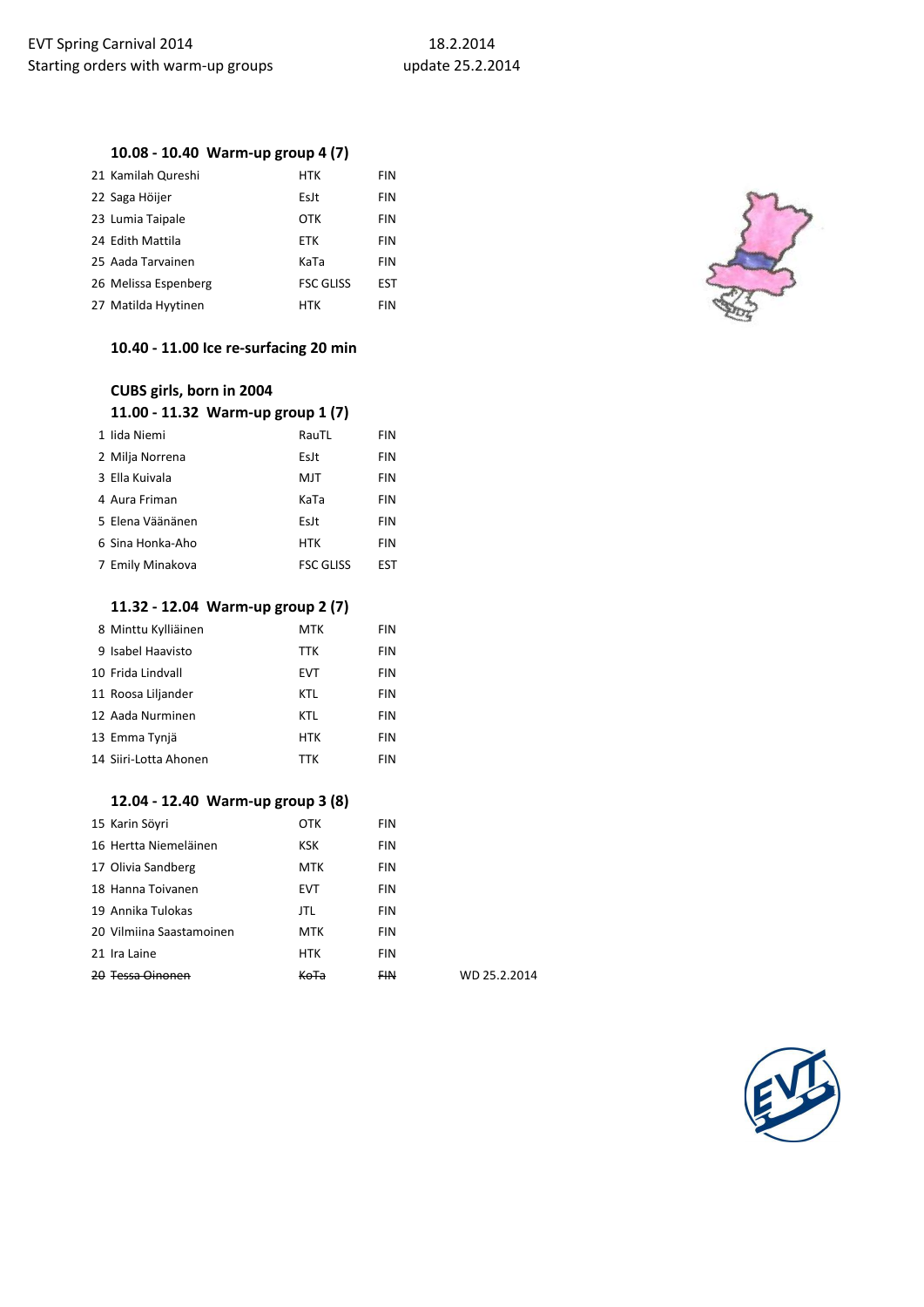## **12.40 - 13.16 Warm-up group 4 (8)**

| 23 Daniela Ivanitskiy | EVT        | FIN |
|-----------------------|------------|-----|
| 24 Elsa Vatanen       | KaTa       | FIN |
| 25 Sanni Sainio       | <b>NTL</b> | FIN |
| 26 Janette Mettälä    | <b>EVT</b> | FIN |
| 27 Daniela Lakner     | EVT        | FIN |
| 28 Erika Envalds      | <b>HTK</b> | FIN |
| 29 Aada Leskelä       | <b>NTL</b> | FIN |
| 30 Emma Poikselkä     | KaTa       | FIN |

# **13.16 - 13.26 Ice re-surfacing 10 min**

|                   | 13.26 - 14.02 Warm-up group 5 (8) |            |
|-------------------|-----------------------------------|------------|
| 31 Maria Moilanen | <b>HTK</b>                        | FIN        |
| 32 Julia Forss    | <b>TTK</b>                        | FIN        |
| 33 Ella Komppa    | MJT                               | <b>FIN</b> |
| 34 Tia Sajalahti  | <b>TTK</b>                        | FIN        |
| 35 Emma Huikari   | PTL                               | FIN        |
| 36 Siiri Salo     | RauTL                             | <b>FIN</b> |
| 37 lida Sinkkonen | KouJT                             | <b>FIN</b> |
| 38 Noéla Karra    | KoTa                              | FIN        |

### **14.02 - 14.38 Warm-up group 6 (8)**

| 39 Sofia Immonen     | <b>JTL</b> | FIN        |
|----------------------|------------|------------|
| 40 Kaisa Lahti       | <b>JTL</b> | FIN        |
| 41 Venla Saneri      | NTL        | FIN        |
| 42 Sofia Sallinen    | KaTa       | FIN        |
| 43 Vera Arikainen    | KTL        | FIN        |
| 44 Ava Helistekangas | KaTa       | FIN        |
| 45 Ellen Oikari      | KaTa       | FIN        |
| 46 Sanni Cederberg   | KaTa       | <b>FIN</b> |

#### **14.38 - 15.50 Ice re-surfacing + break 80 min**

## **SPRINGS B girls, born in 2004 and younger 15.50 - 16.23 Warm-up group 1 (7)**

| 1 Alina Näsälä          | JTL        | <b>FIN</b> |
|-------------------------|------------|------------|
| 2 Sanni Ylitolya        | JTL        | FIN        |
| 3 Ilona Virtanen        | <b>ETK</b> | <b>FIN</b> |
| 4 Nora Koskela-Koivisto | JTL        | FIN        |
| 5 Milla Degerlund       | <b>ETK</b> | FIN        |
| 6 Julianne Vilos        | <b>HTK</b> | <b>FIN</b> |
| 7 Stella Sainio         | HTK        | FIN        |



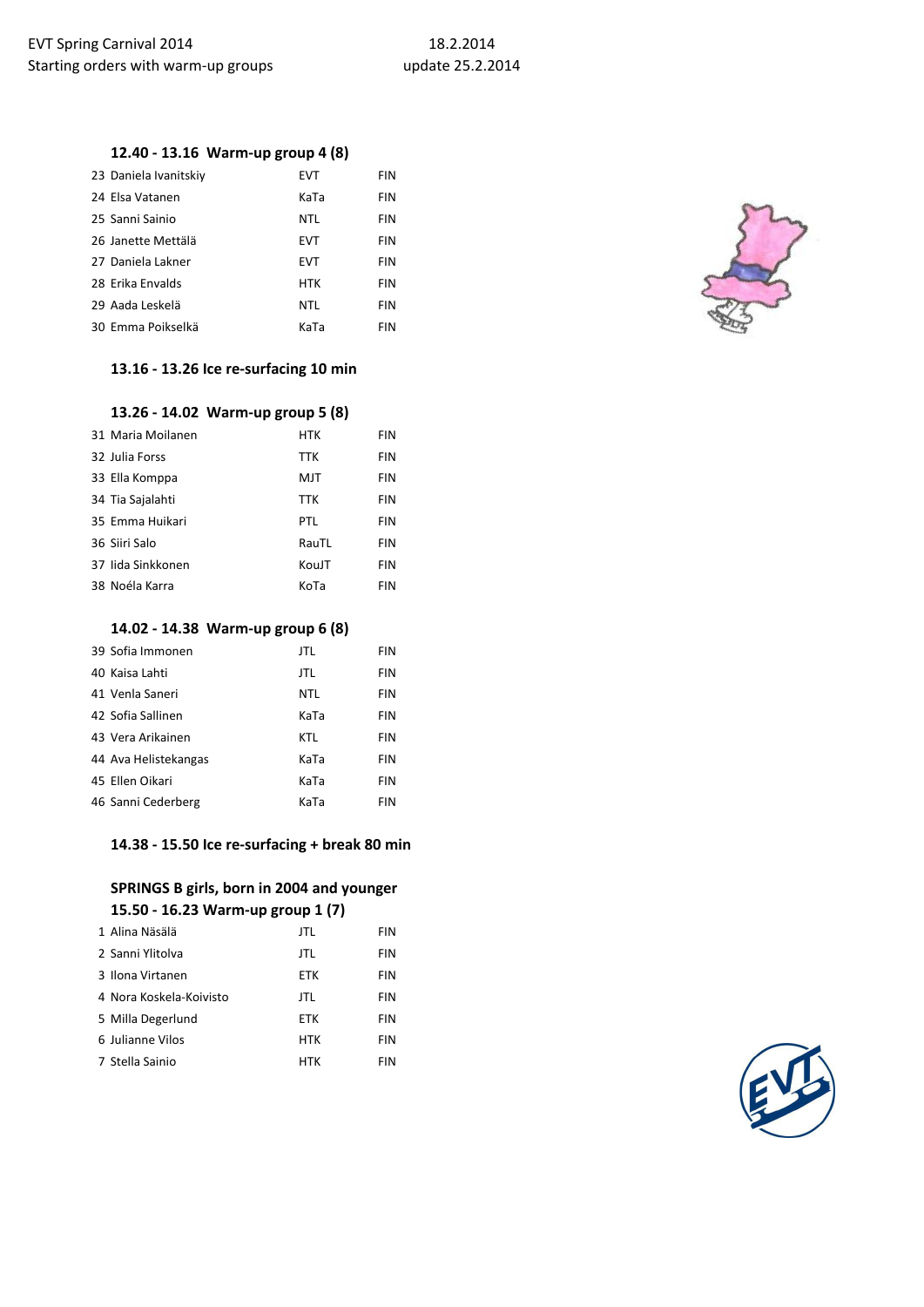WD 25.2.2014

## **16.23 - 17.00 Warm-up group 2 (8)**

| 8 Aava Hyyti               | <b>EVT</b>     | FIN        |
|----------------------------|----------------|------------|
| 9 Venla Vehkaluoto         | PTL            | FIN        |
| 10 Aada Lipiäinen          | PTL            | FIN        |
| 11 Estella Helanto         | <b>ETK</b>     | FIN        |
| 12 Siiri Heikkilä          | RauTL          | FIN        |
| <del>13 Jade Turunen</del> | <del>FVT</del> | <b>FIN</b> |
| 14 Aava Utriainen          | <b>ETK</b>     | FIN        |
| 15 Emma Airisto            | <b>HTK</b>     | FIN        |



## **17.00 - 17.15 Ice re-surfacing 15 min**

| SPRINGS B girls, born in 2003     |            |     |
|-----------------------------------|------------|-----|
| 17.15 - 17.48 Warm-up group 1 (7) |            |     |
| 1 Sonja Grönholm                  | <b>TTK</b> | FIN |
| 2 Hanna Melkas                    | KaTa       | FIN |
| 3 Sanni Salo                      | OTK        | FIN |
| 4 Hertta Esko                     | RauTL      | FIN |
| 5 Ella Kaijansinkko               | <b>FVT</b> | FIN |
| 6 Essi Kettunen                   | <b>FTK</b> | FIN |
| 7 Jessika Louhelainen             | FTK        | FIN |

#### **17.48 - 18.25 Warm-up group 2 (8)**

| 8 Nina Laakkonen  | OTK        | <b>FIN</b> |
|-------------------|------------|------------|
| 9 Tia Hopponen    | MJT        | <b>FIN</b> |
| 10 Matilda Suova  | RauTL      | <b>FIN</b> |
| 11 Vilma Rissanen | EsJt       | <b>FIN</b> |
| 12 Tilde Seistola | PTL        | <b>FIN</b> |
| 13 Heidi Salonen  | KaTa       | <b>FIN</b> |
| 14 Saga Hellemaa  | OTK        | <b>FIN</b> |
| 15 Jenni Aalto    | <b>TTK</b> | <b>FIN</b> |

#### **18.25 - 19.02 Warm-up group 3 (8)**

| 16 Tiia Suppala     | KouJT      | FIN        |
|---------------------|------------|------------|
| 17 Siiri Liukkonen  | <b>TTK</b> | FIN        |
| 18 Viivi Reiman     | KouJT      | FIN        |
| 19 Pinja Ollikainen | <b>EVT</b> | <b>FIN</b> |
| 20 Riina Loikala    | LL         | FIN        |
| 21 Amanda Hotanen   | <b>HTK</b> | <b>FIN</b> |
| 22 Maria Hannula    | RauTL      | <b>FIN</b> |
| 23 Ada Kekkonen     | <b>HTK</b> | FIN        |

**19.02 - 19.17 Ice re-surfacing 15 min**

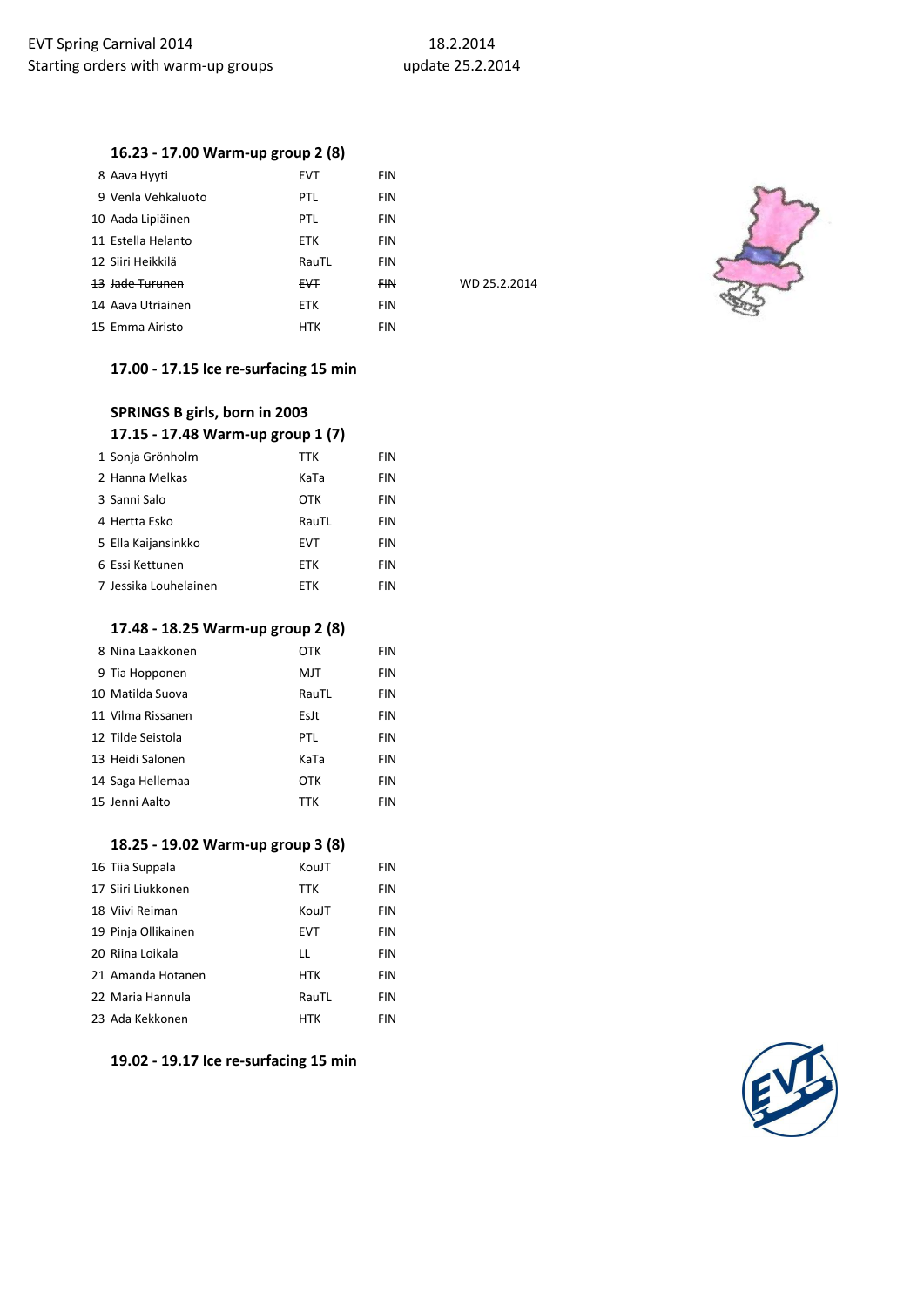# **SPRINGS B girls, born in 2002**

|  |  |  | 19.17 - 19.46 Warm-up group 1 (6) |  |  |  |  |
|--|--|--|-----------------------------------|--|--|--|--|
|--|--|--|-----------------------------------|--|--|--|--|

| 1 Viivi Tammisto     | MJT        | FIN        |
|----------------------|------------|------------|
| 2 Johanna Nenonen    | OTK        | <b>FIN</b> |
| 3 Anniina Vanhala    | KouJT      | <b>FIN</b> |
| 4 Katariina Leskinen | <b>TTK</b> | <b>FIN</b> |
| 5 Oona Löytökorpi    | <b>TTK</b> | <b>FIN</b> |
| 6 Sara Paavola       | PTI        | <b>FIN</b> |

#### **19.46 - 20.19 Warm-up group 2 (7)**

| 7 Pi Wickström        | PTL        | FIN |
|-----------------------|------------|-----|
| 8 Venla Kirjavainen   | LeTaL      | FIN |
| 9 Elli-Maria Lehtonen | RauTL      | FIN |
| 10 Minea Nupponen     | <b>EVT</b> | FIN |
| 11 Janette Laukala    | <b>EVT</b> | FIN |
| 12 Ella Lipiäinen     | PTL        | FIN |
| 13 Olivia Lehtinen    | <b>MTK</b> | FIN |

## **20.19 - 20.52 Warm-up group 3 (7)**

| 14 Aino Äijö        | <b>MTK</b> | <b>FIN</b> |
|---------------------|------------|------------|
| 15 Anna Sihvonen    | <b>NTL</b> | <b>FIN</b> |
| 16 Minea Nummelin   | KaTa       | FIN        |
| 17 Melina Aronen    | <b>NTL</b> | <b>FIN</b> |
| 18 Tyyne Pulli      | <b>EVT</b> | <b>FIN</b> |
| 19 Veera Hormaluoma | <b>ETK</b> | <b>FIN</b> |
| 20 Nea Koukonen     | EVT        | <b>FIN</b> |



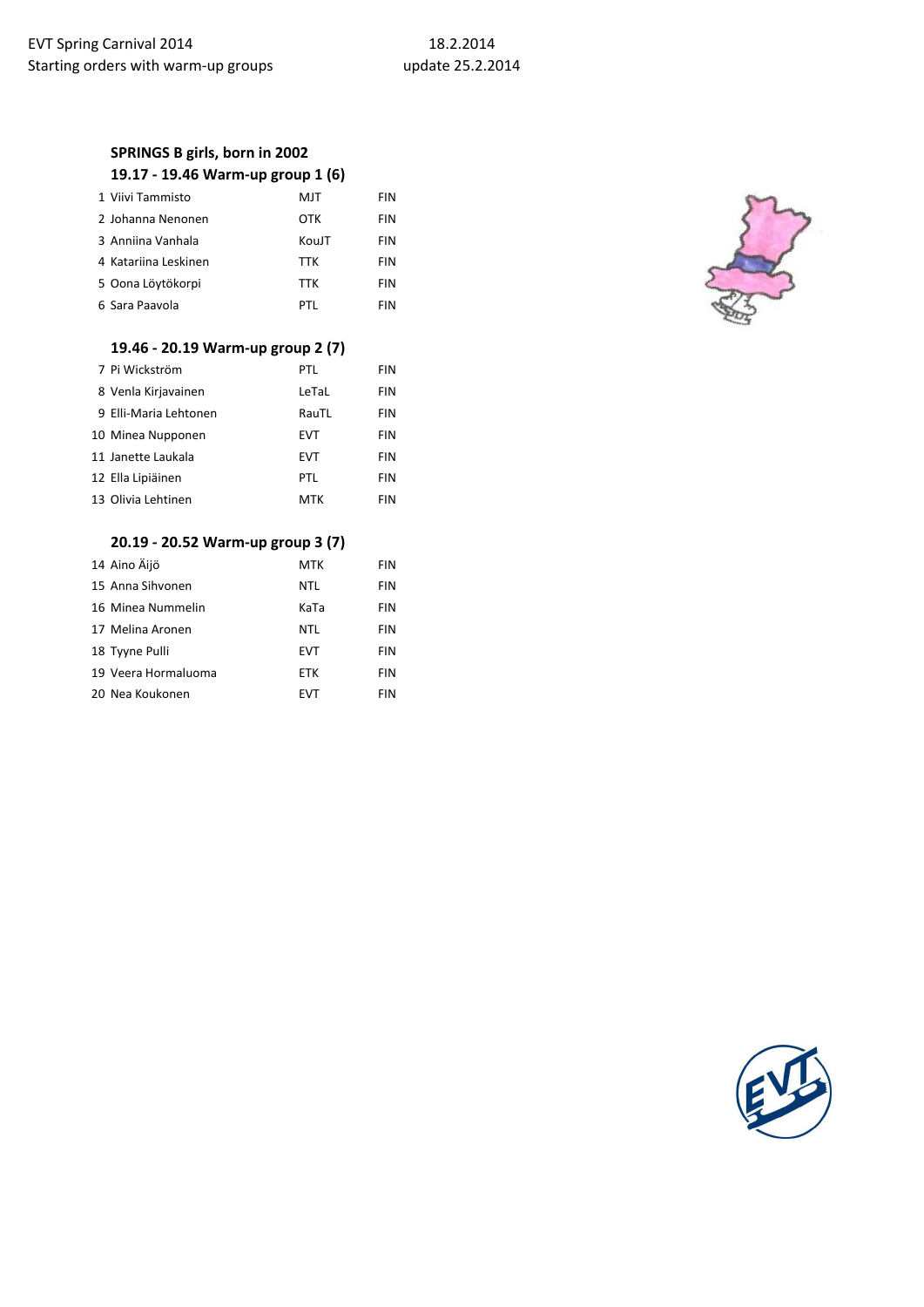### **Sunday 2.3.2014**

## **CHICKS girls born in 2007 and younger 8.00 - 8.31 Warm-up group 1 (9)**

| 1 Meri-Vuokko Hannula | EVT  | FIN        |
|-----------------------|------|------------|
| 2 Alise Kujala        | EVT  | FIN        |
| 3 Eveliina Huttunen   | EVT  | FIN        |
| 4 Katariina Tallo     | MJT  | FIN        |
| 5 Martta Kankaanpää   | EVT  | FIN        |
| 6 lida Karhunen       | LL   | FIN        |
| 7 Katja Kiseleva      | KoTa | FIN        |
| 8 Lotta Toivanen      | EVT  | FIN        |
| 9 Maria Izotova       | KoTa | <b>FIN</b> |

## **CHICKS girls born in 2006**

## **8.31 - 8.59 Warm-up group 1 (8)**

| 1 Ninni Volanen   | PTL              | FIN        |
|-------------------|------------------|------------|
| 2 Minea Mikkola   | <b>EVT</b>       | FIN        |
| 3 Tashi Shrestha  | JTL              | FIN        |
| 4 Fanny Lauren    | PTL              | FIN        |
| 5 Cilla Laine     | PTL              | <b>FIN</b> |
| 6 Pinja Heikkilä  | KaTa             | FIN        |
| 7 Sille Riin Tali | <b>FSC GLISS</b> | <b>EST</b> |
| 8 Säde Mähönen    | KaTa             | <b>FIN</b> |

#### **8.59 - 9.27 Warm-up group 2 (8)**

| 9 Roosa Eronen      | <b>JTL</b> | FIN        |
|---------------------|------------|------------|
| 10 Siiri Tammisto   | MJT        | FIN        |
| 11 Matilda Lustig   | KouJT      | FIN        |
| 12 Silja Savinko    | <b>EVT</b> | FIN        |
| 13 Cecilia Orenius  | <b>EVT</b> | FIN        |
| 14 Viivi Lehtinen   | JTL.       | FIN        |
| 15 Nelli Niemi      | KouJT      | FIN        |
| 16 Menni Savolainen | KouJT      | <b>FIN</b> |

#### **9.27 - 9.58 Warm-up group 3 (9)**

| 17 Lili Kotamäki         | JTL              | <b>FIN</b> |
|--------------------------|------------------|------------|
| 18 Lumi Forsström        | KouJT            | <b>FIN</b> |
| 19 Linda Luoma-aho       | KouJT            | <b>FIN</b> |
| 20 Eva Liisa Mutso       | <b>FSC GLISS</b> | <b>EST</b> |
| 21 Peppiina Mäenpää      | <b>EVT</b>       | <b>FIN</b> |
| 22 Inari Uotila          | PTL              | <b>FIN</b> |
| 23 Emmi Tirkkonen        | KouJT            | <b>FIN</b> |
| 24 Sandra Liisa Jermonok | <b>FSC GLISS</b> | <b>EST</b> |
| 25 Salli Esko            | RauTL            | <b>FIN</b> |

**9.58 - 10.18 Ice re-surfacing 20 min**



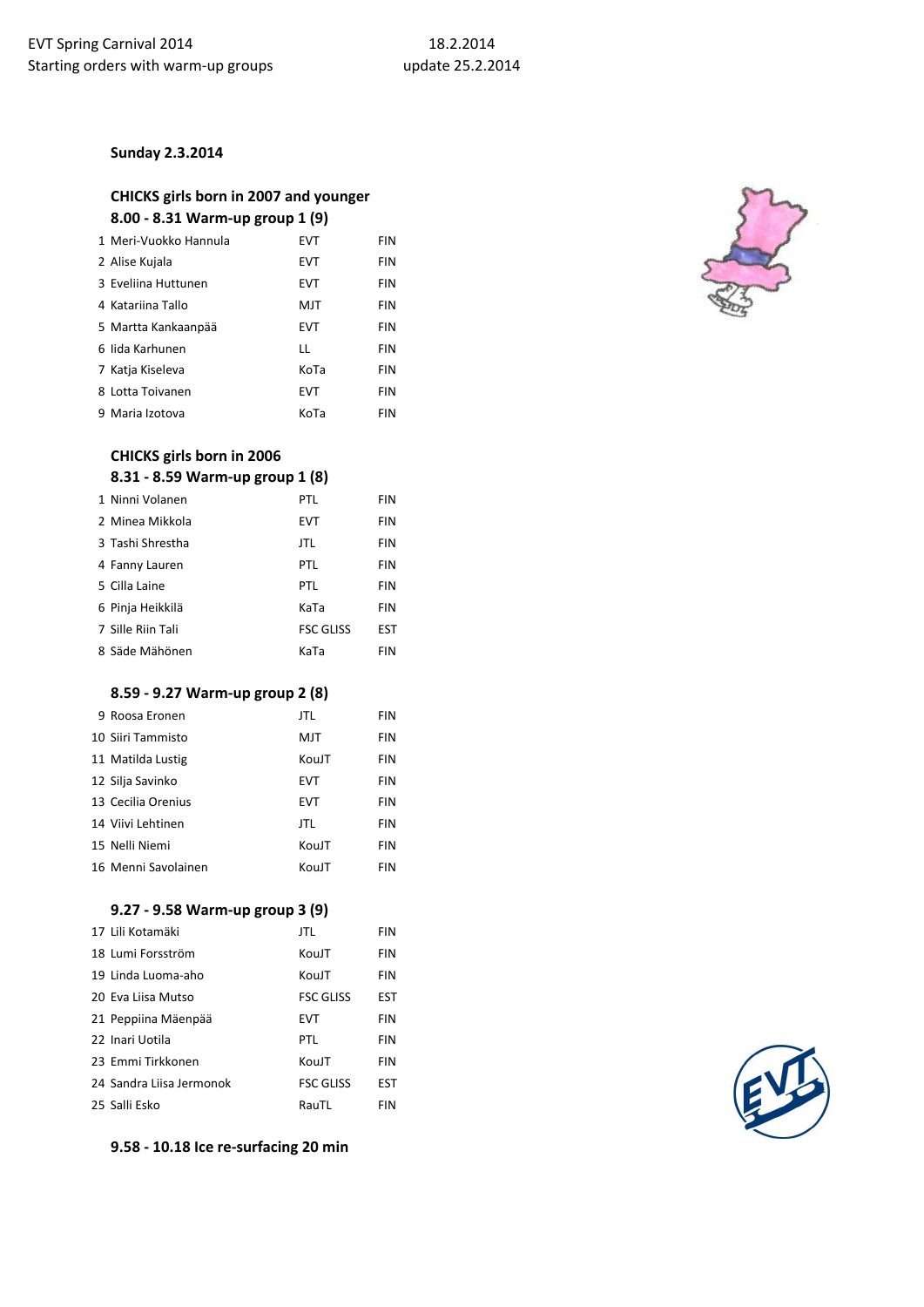## **CHICKS girls, born in 2005 10.18 - 10.40 Warm-up group 1 (6)**

| 1 Essi Isokääntä | <b>JTL</b> | <b>FIN</b> |
|------------------|------------|------------|
| 2 Venla Sihto    | PTL        | <b>FIN</b> |
| 3 Elisabeth Husa | MJT        | <b>FIN</b> |
| 4 lida Sihto     | PTL        | <b>FIN</b> |
| 5 Venla Tsupari  | <b>EVT</b> | <b>FIN</b> |
| 6 Urho Reina     | JTL        | <b>FIN</b> |
|                  |            |            |

## **10.40 - 11.02 Warm-up group 2 (6)**

| 7 Sinna Mallander  | EVT   | <b>FIN</b> |
|--------------------|-------|------------|
| 8 Ilona Räsänen    | RauTL | <b>FIN</b> |
| 9 Siiri Ilmonen    | MJT   | <b>FIN</b> |
| 10 lida Hyvärinen  | PTI   | <b>FIN</b> |
| 11 Martina Gurvits | LeTaL | <b>FIN</b> |
| 12 Ida Johansson   | PTI   | FIN        |

### **11.02 - 11.27 Warm-up group 3 (7)**

| 13 Donya Zare         | <b>EVT</b>       | <b>FIN</b> |
|-----------------------|------------------|------------|
| 14 Ida Puukko         | JTL              | FIN        |
| 15 Elsa Maria Peep    | <b>FSC GLISS</b> | EST        |
| 16 Milja Ruuska       | <b>EVT</b>       | <b>FIN</b> |
| 17 Simona Peuhkurinen | <b>EVT</b>       | FIN        |
| 18 Jessica Ranta      | <b>EVT</b>       | FIN        |
| 19 Emma Nyyssönen     | LeTaL            | FIN        |

### **CUBS boys/Springs A boys 11.27 - 11.51 Warm-up group 1+1 (3+2)**

| 1 Roni Miravent   | <b>FTK</b> | <b>FIN</b> |
|-------------------|------------|------------|
| 2 Evert Mattila   | ETK        | <b>FIN</b> |
| 3 Pietari Anttila | JTL        | <b>FIN</b> |
| 1 Toivo Ukkonen   | JTL        | <b>FIN</b> |
| 2 Makar Suntsey   | KoTa       | <b>FIN</b> |

#### **11.51 - 12.30 Ice re-surfacing and break 40 min**

## **PRE-YOUNG girls, no axel 12.30 - 13.03 Warm-up group 1 (7)**

| 1 Jenni Laitinen   | KouJT      | <b>FIN</b> |
|--------------------|------------|------------|
| 2 Olivia Hyttinen  | KaTa       | <b>FIN</b> |
| 3 Oona Tammisto    | MJT        | <b>FIN</b> |
| 4 Sinna Salmela    | KouJT      | <b>FIN</b> |
| 5 Pinja Alutoin    | MJT        | <b>FIN</b> |
| 6 Marion Peltonen  | <b>ETK</b> | FIN        |
| 7 Mette Kostiainen | OTK        | <b>FIN</b> |



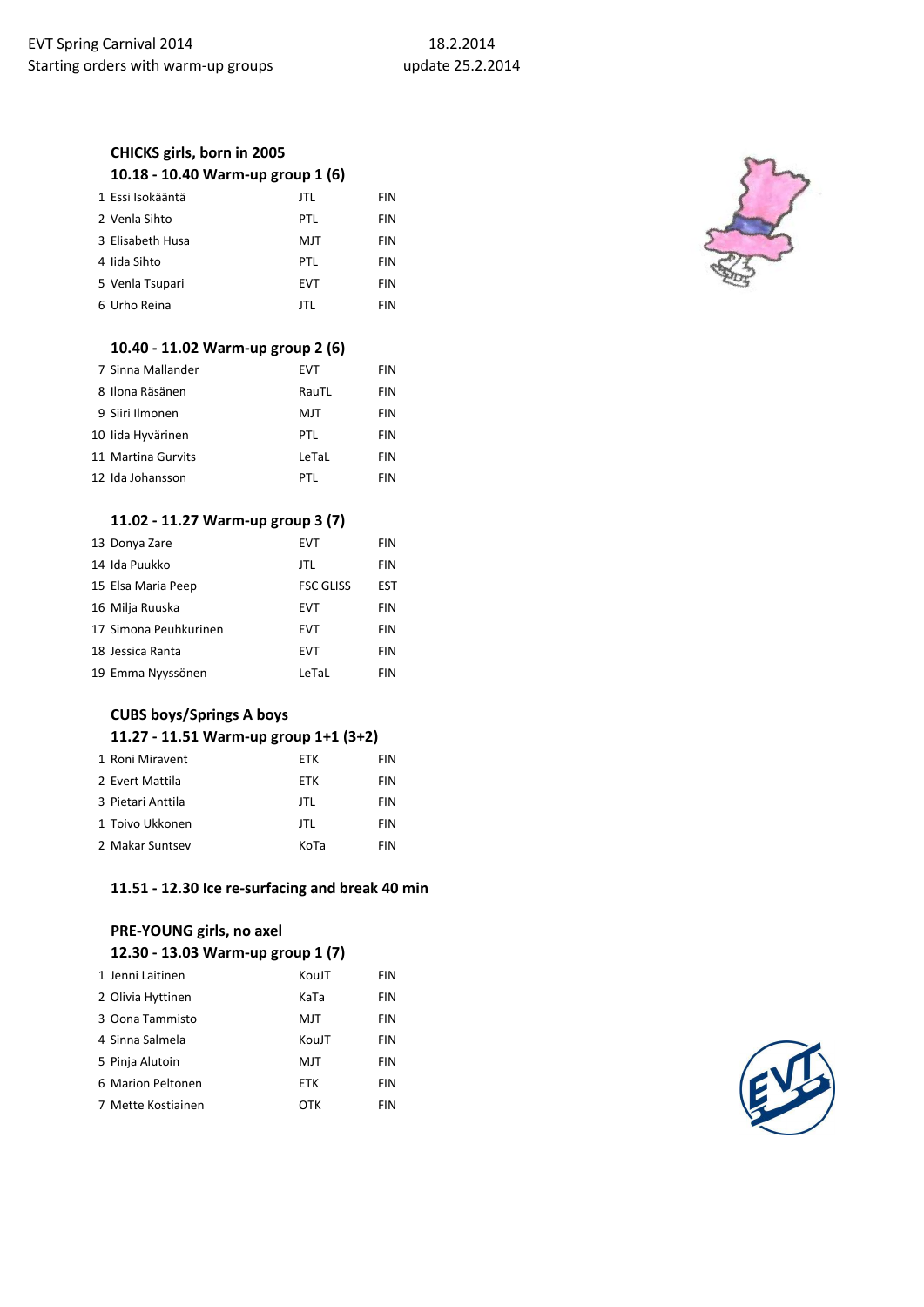## **13.03 - 13.36 Warm-up group 2 (7)**

| 8 Milla Sivusalo  | JTL  | FIN        |
|-------------------|------|------------|
| 9 Maria Hedborg   | MJT  | <b>FIN</b> |
| 10 Jenna Stenberg | MJT  | FIN        |
| 11 Ella Kujala    | KaTa | <b>FIN</b> |
| 12 Oona Nieminen  | KaTa | FIN        |
| 13 Alisa Muradova | KoTa | <b>FIN</b> |
| 14 Serafiina Ura  | JTL  | FIN        |
|                   |      |            |

#### **13.36 - 14.13 Warm-up group 3 (8)**

| 15 Maija Sinkkonen   | KouJT      | <b>FIN</b> |
|----------------------|------------|------------|
| 16 Eva-Stina Kivistö | <b>ETK</b> | FIN        |
| 17 Inka Hänninen     | JTL        | <b>FIN</b> |
| 18 Kaisla Dove       | OTK        | <b>FIN</b> |
| 19 Aino Saarela      | <b>ETK</b> | <b>FIN</b> |
| 20 Lise Wende        | JTL        | FIN        |
| 21 Eveliina Eskola   | OTK        | FIN        |
| 22 Sarah Salutskij   | KaTa       | <b>FIN</b> |

#### **14.13 - 14.28 Ice re-surfacing 15 min**

## **PRE-YOUNG boys and girls, axel, born in 2001 and later 14.28 - 14.53 Warm-up group 1 (5)**

| 1 Mette Hedborg  | MJT        | <b>FIN</b> |
|------------------|------------|------------|
| 2 Sara Kinnunen  | LeTaL      | <b>FIN</b> |
| 3 Sofia Granskog | <b>FTK</b> | <b>FIN</b> |
| 4 Ella Perälä    | JTL        | <b>FIN</b> |
| 5 Jessica Iven   | KaTa       | <b>FIN</b> |

## **14.53 - 15.22 Warm-up group 2 (6)**

| 6 Ellen Söyri           | OTK        | <b>FIN</b> |
|-------------------------|------------|------------|
| 7 Anna-Liisa Nyman      | OTK        | <b>FIN</b> |
| 8 Johanna Martikka      | <b>FTK</b> | <b>FIN</b> |
| 9 Ellinoora Riikinsaari | <b>ETK</b> | <b>FIN</b> |
| 10 Jemina Rosenberg     | JTL        | <b>FIN</b> |
| 11 Erica Kiviniemi      | KaTa       | <b>FIN</b> |